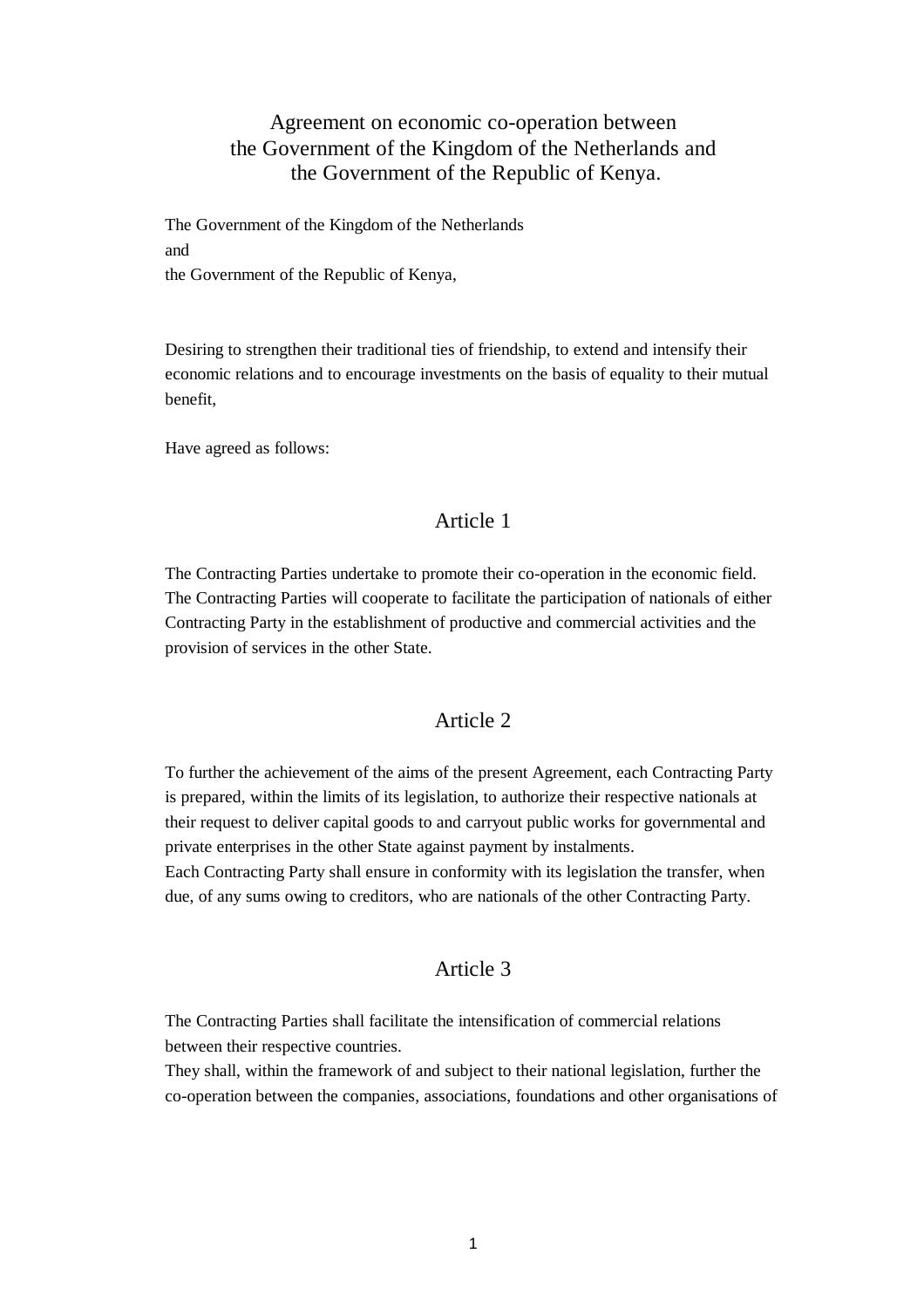any kind or subsidiary bodies thereof, which are connected with their economic life, and all their nationals engaged in economic activities, in order to develop their national resources.

### Article 4

The Contracting Parties agree to promote the development of international shipping services for mutual benefit.

# Article 5

With respect to the payment of taxes, fees or charges and to the enjoyment of fiscal deductions and exemptions, each Contracting Party shall endeavour to accord in its territory to nationals of the other Contracting Party engaged in any economic activity the same treatment as it accords to nationals of third countries.

# Article 6

Each Contracting Party undertakes with regard to the other Contracting Party to facilitate, to the extent permitted by its legislation:

- (a) the holding in its territory of economic and commercial exhibitions and displays;
- (b) the importation into its territory of professional equipment and of material and equipment intended for technical work on behalf of governmental bodies or private enterprises and the re-exportation thereof.

# Article 7

Each Contracting Party shall ensure fair and equitable treatment to the investments, goods, rights and interests of nationals of the other Contracting Party and shall not impair the management, maintenance, use, enjoyment or disposal thereof by those nationals, by unjustified or discriminatory measures.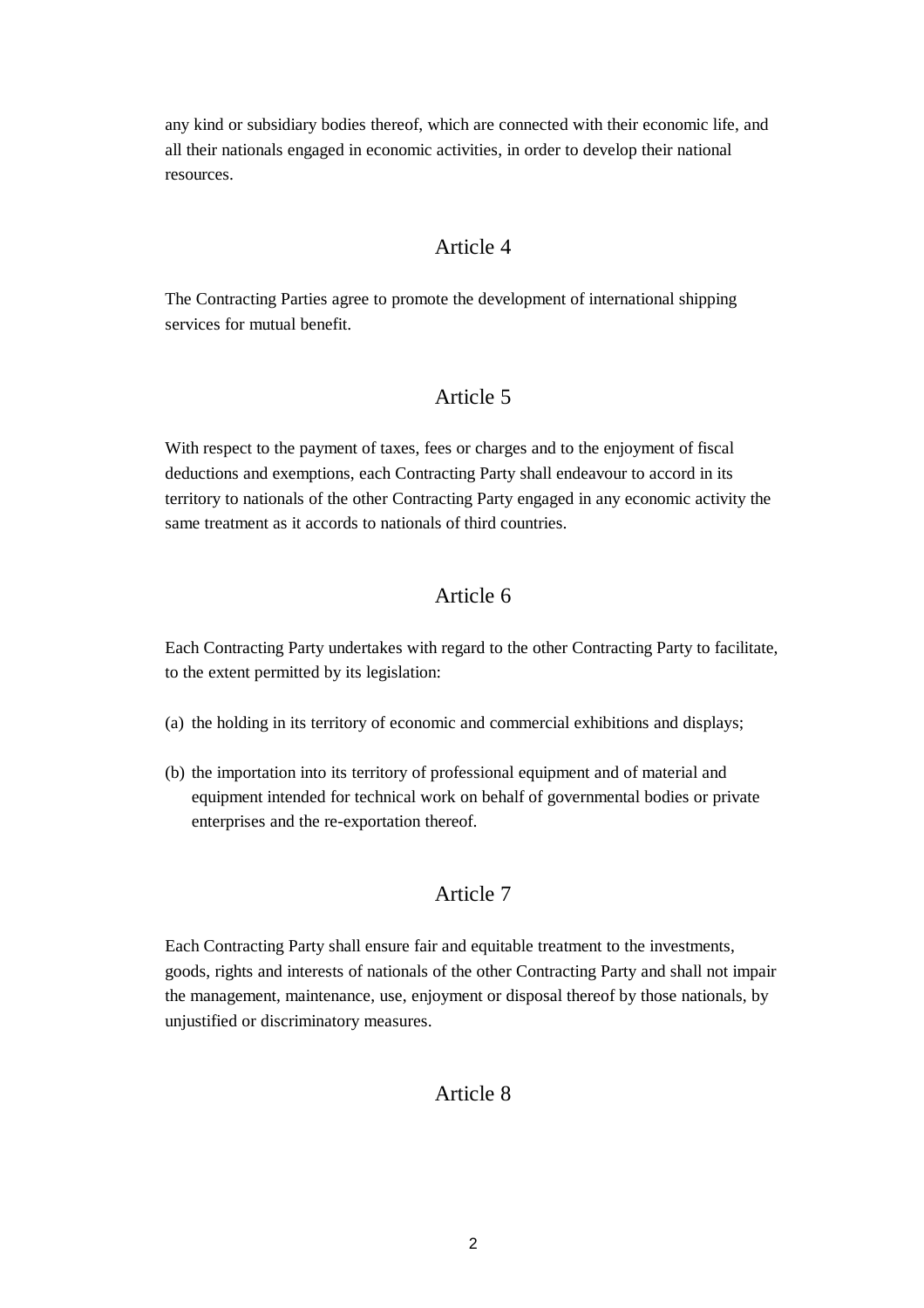- 1) The Contracting Parties recognise the principle of freedom of transfer of:
	- (a) the net profits, interests, dividends, royalties and other current income, accruing from any approved economic activity to nationals of the other Contracting Party;
	- (b) the proceeds of the total or partial liquidation of any approved investment made by nationals of the other Contracting Party;
	- (c) an appropriate portion of the earnings of nationals of the other Contracting Party who are authorised to work in its territory;
	- (d) funds in repayment of loans which the Contracting Parties have recognised as approved investments to the country of residence of these nationals and in the currency thereof.
- 2) Any authorisation to such transfer shall be issued, and any such transfer shall be carried out, without undue restriction or delay, and subject to the relevant laws and rules in force in the territory of the Contracting Party concerned.

# Article 9

Any measures of nationalisation or expropriation, taken by either of the Contracting Parties affecting the investments, goods, rights or interests of their respective nationals in the territory of each other, shall be followed by payment of adequate compensation, transferable to the extent necessary to make it effective, within a reasonable time and in accordance with generally recognised rules of international law.

#### Article 10

The Contracting Party in the territory of which an investment approved by it has been made, in respect of which investment the other Contracting Party or a national thereof has granted any financial security against non-commercial risks, recognises the sub rogation of the grantor of that security into the rights of the investor as to damages if payment has been made under that security, and to the extent of that payment.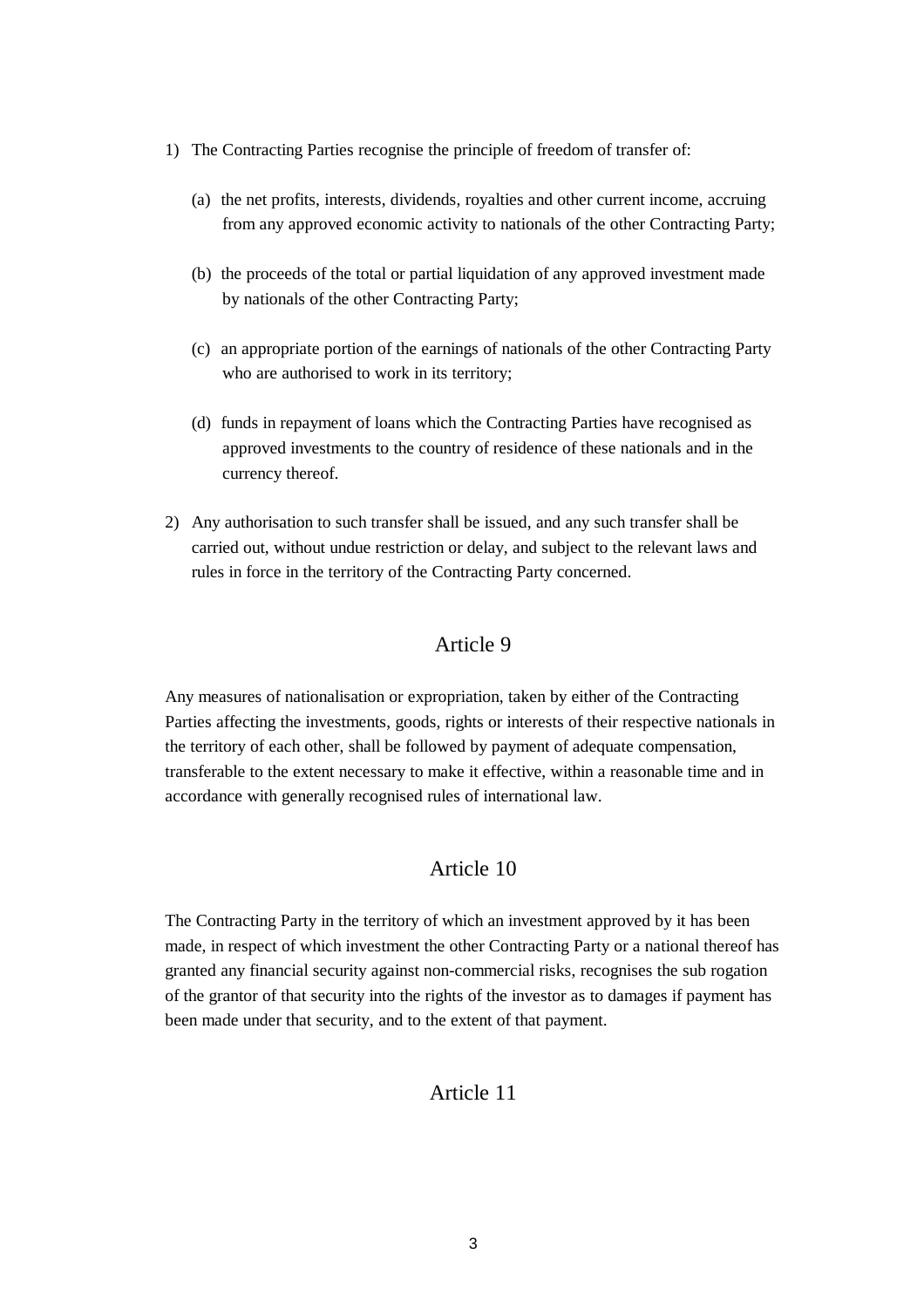The Contracting Party in the territory of which a national of the other Contracting Party makes or intends to make an investment, shall give sympathetic consideration to a request on the part of such national to submit for conciliation or arbitration, to the Centre established by the Convention of Washington of 18 March 1965, any dispute that may arise in connection with the investment.

## Article 12

The present Agreement shall apply to all approved investments made in the territory of the one Contracting Party by a national of the other Contracting Party.

### Article 13

Whenever requested by either Party, authorised representatives of both Contracting Parties shall meet in order to:

- (a) discuss and advise on the implementation of this Agreement;
- (b) review economic co-operation projects carried out to date; and
- (c) make recommendations on the fulfilment of the objectives envisaged in this Agreement.

#### Article 14

For the purpose of the present Agreement:

- (a) the term 'nationals' includes legal persons established according to the law of a Contracting Party in the territory of that Contracting Party;
- (b) a legal person, which is lawfully established in the territory of a Contracting Party shall be a national of that Contracting Party in conformity with its legislation; except where any such legal person, established in the territory of a Contracting Party is controlled by a national or nationals of the other Contracting Party and it has been agreed between the legal person, and the first mentioned Contracting Party that it should be treated for the purposes of this Agreement as a national of the other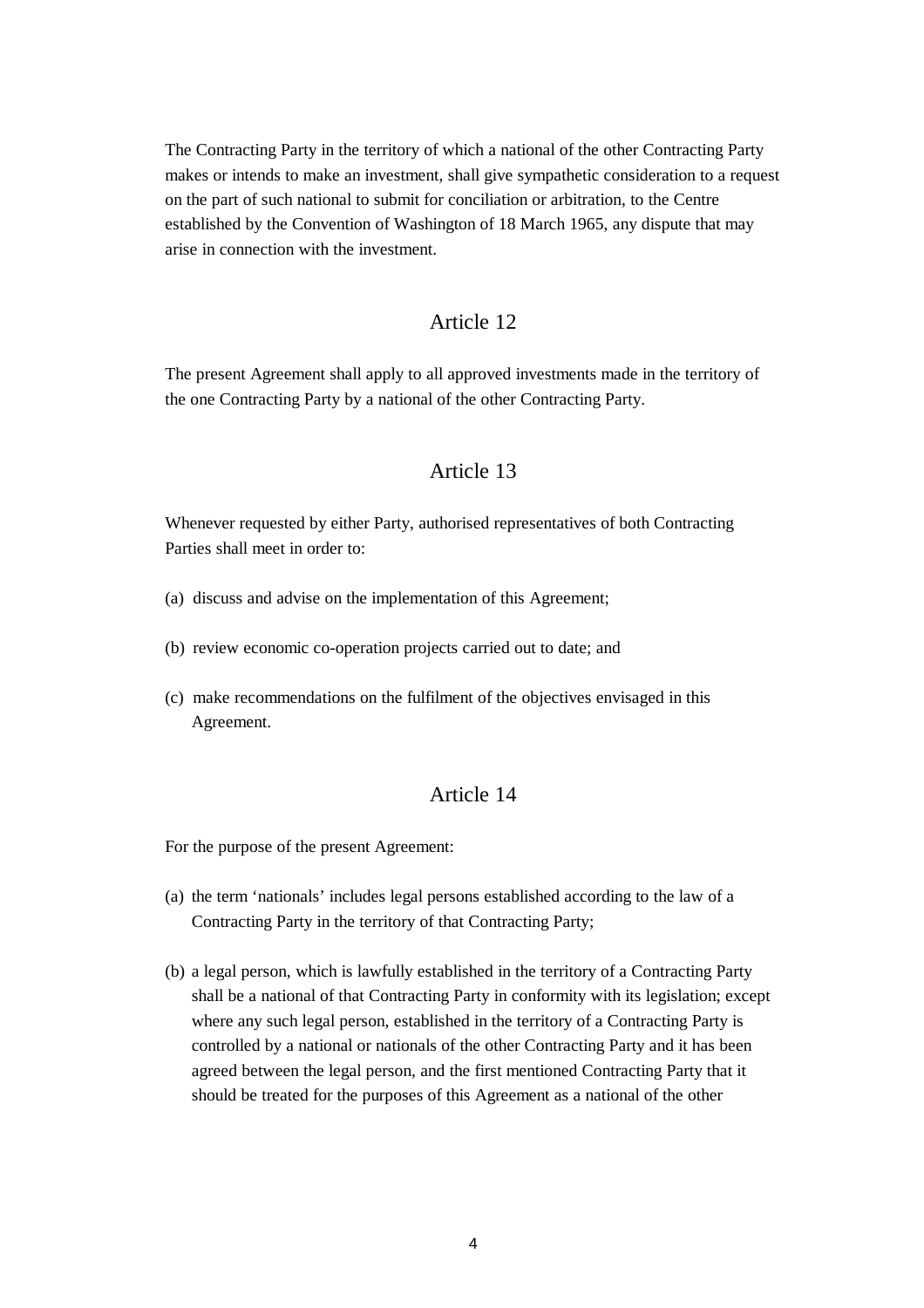Contracting Party;

(c) the term 'approved' means approval required under the relevant legislation of the Contracting Party concerned.

## Article 15

- 1) Where any matter is governed by both the present Agreement and another international agreement binding on both Contracting Parties, nothing in this Agreement shall prevent a national of the one Contracting Party from benefiting by the provisions most favourable to him.
- 2) Any agreement on commerce, navigation and related subjects between the United Kingdom of Great Britain and Northern Ireland and the Kingdom of the Netherlands, applied or extended to the territory of the Republic of Kenya before 12th December, 1963, shall be considered to have been superseded by the present Agreement.

- 1) Any dispute between the Contracting Parties concerning the interpretation or application of the present Agreement, which is not settled in any other way, shall be submitted, at the request of either party to the dispute, to an arbitral tribunal composed of three members. Each party shall appoint one arbitrator and the two arbitrators thus appointed shall together appoint a third arbitrator who is not a national of either party.
- 2) If one of the parties fails to appoint its arbitrator and has not proceeded to do so within two months after an invitation from the other party to make such an appointment, the arbitrator shall be appointed, at the request of the latter party by the President of the International Court of Justice.
- 3) If the two arbitrators are unable to reach agreement in the two months following their appointment on the choice of the third arbitrator, the latter shall be appointed, at the request of either party, by the President of the International Court of Justice.
- 4) If, in the cases provided for in the second and third paragraphs of this article, the President of the International Court of Justice is prevented from discharging the said function or is a national of either party, the Vice-President shall make the necessary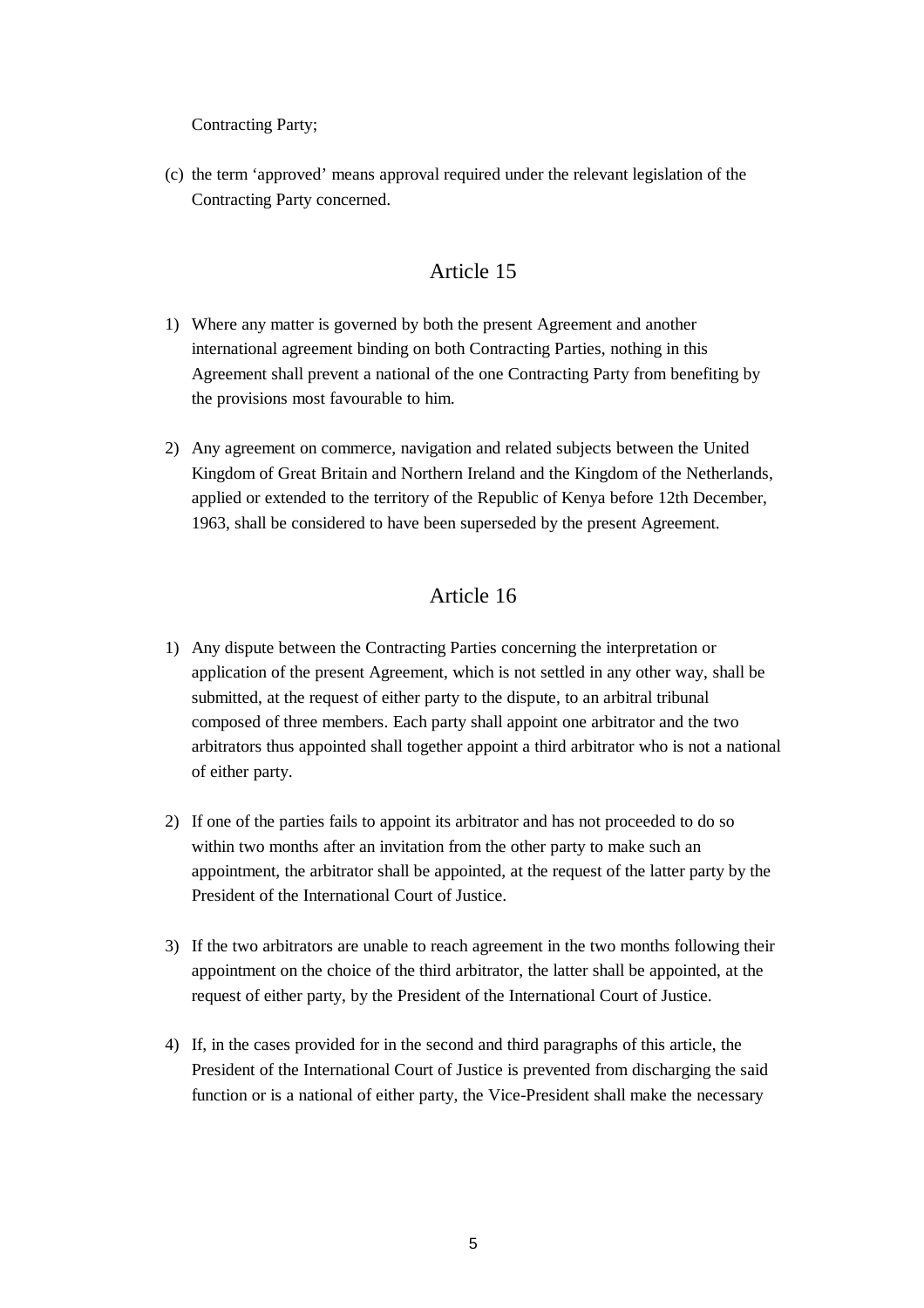appointment. If the Vice-President is prevented from discharging the said function or is a national of either party, the oldest member of the Court who is not a national of either party shall make the necessary appointment.

- 5) The tribunal shall base its decision on the provisions of the present Agreement in conformity with the principles of law. Before the tribunal gives its decision, it may at any stage of the proceedings propose to the parties that the dispute be settled amicably. The foregoing provisions shall not prejudice the power of the arbitral tribunal to decide the dispute ex aequo et bono if the parties so agree.
- 6) Unless the parties decide otherwise, the tribunal shall determine its own procedure.
- 7) The tribunal shall reach its decision by a majority of votes. Such decision shall be final and binding on the parties to the dispute.

# Article 17

As regards the Kingdom of the Netherlands, the present Agreement shall apply to the territory of the Kingdom in Europe, to Surinam and to the Netherlands Antilles, unless the instrument of ratification of the Kingdom of the Netherlands provides otherwise.

- 1) The present Agreement is subject to ratification and the instruments of ratification shall be exchanged at Nairobi as soon as possible. ,
- 2) The present Agreement shall enter into force on the date of exchange of the instruments of ratification and shall remain in force for a period of five years and, unless notice of termination shall have been given by either Contracting Party at least six months before the expiry of such five year term, shall thereafter remain in force for another period of five years, and so on for consecutive periods of five years, subject to termination on the expiry of any current five year period by six months notice as aforesaid.
- 3) Subject to the periods mentioned in paragraph 1 of this article, the Government of the Kingdom of the Netherlands shall be entitled to terminate the application of the present Agreement separately in respect of Surinam or the Netherlands Antilles.